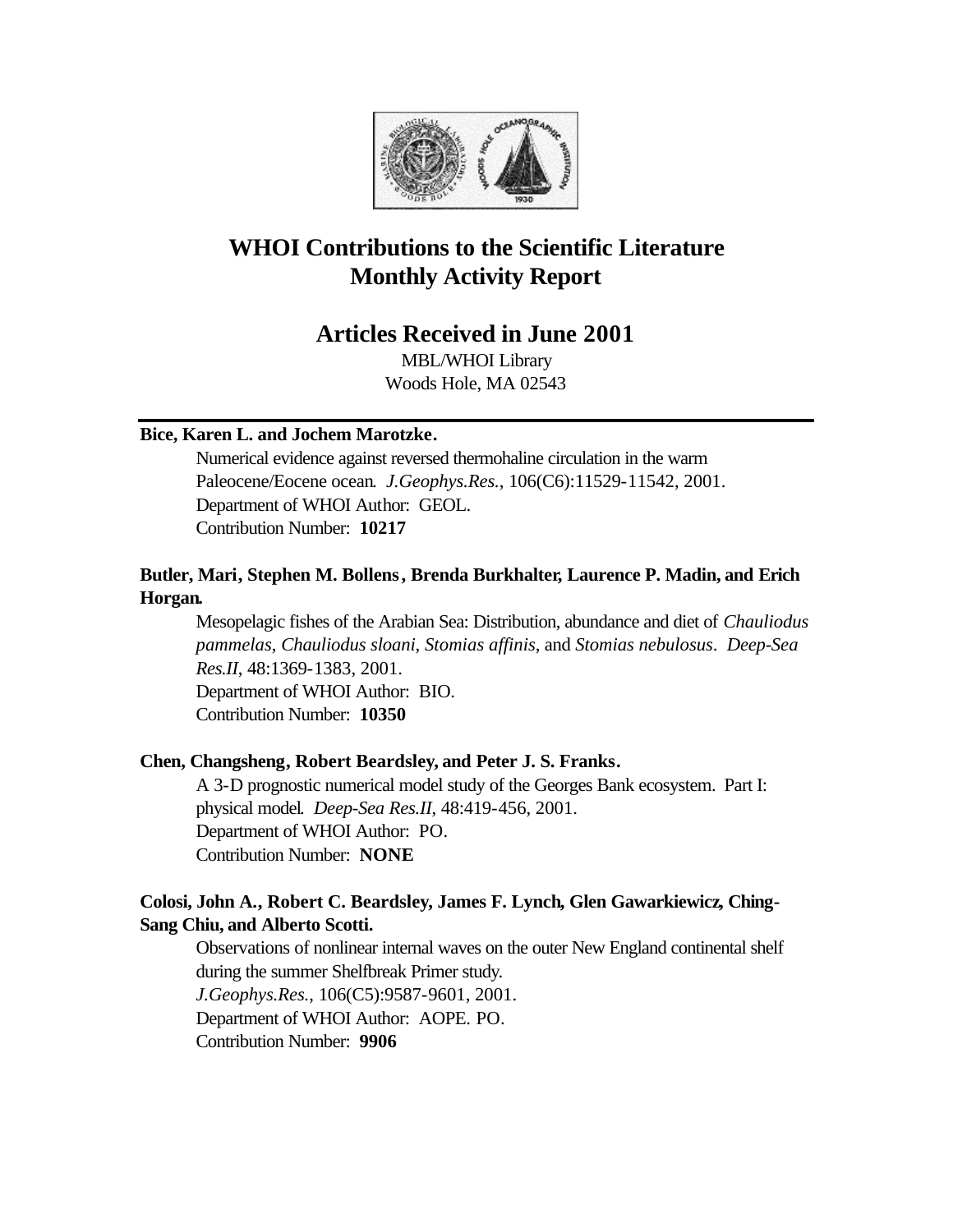#### **Conte, Maureen H., Nate Ralph, and Edith H. Ross.**

Seasonal and interannual variability in deep ocean particle fluxes at the Ocean Flux Program (OFP)/Bermuda Atlantic Time Series (BATS) site in the western Sargasso Sea near Bermuda. *Deep-Sea Res.II*, 48:1471-1505, 2001. Department of WHOI Author: MCG. Contribution Number: **9982**

#### **Dai, M. H. and C. R. Benitez-Nelson.**

Colloidal organic carbon and <sup>234</sup>Th in the Gulf of Maine. *Mar.Chem.*, 74:181-196, 2001. Department of WHOI Author: MCG. Contribution Number: **10080**

#### **David, C., B. Menendez, W. Zhu, and T-f. Wong.**

Mechanical compaction, microstructures and permeability evolution in sandstones. *Phys.Chem.Earth(A)*, 26(1-2):45-51, 2001. Department of WHOI Author: GEOL. Contribution Number: **NONE**

#### **Diegel, D. A., T. K. Westberry, M. C. O'Brien, N. B. Nelson, A. F. Michaels,**

## **J. R. Morrison, A. Scott, E. A. Caporelli, J. C. Sorensen, S. Maritorena,**

#### **S. A. Garver, E. A. Brody, J. Ubante, and M. A. Hammer.**

Bio-optical modeling of primary production on regional scales: The Bermuda BioOptics project. *Deep-Sea Res.II*, 48:1865-1896, 2001. Department of WHOI Author: AOPE. Contribution Number: **NONE**

## **Ding, Kang, William E. Seyfried, Jr., M. K. Tivey, and A. M. Bradley.**

In situ measurement of dissolved  $H_2$  and  $H_2S$  in high-temperature hydrothermal vent fluids at the Main Endeavour Field, Juan de Fuca Ridge. *Earth Planet.Sci.Lett.*, 186:417-425, 2001. Department of WHOI Author: GEOL., AOPE. Contribution Number: **NONE**

#### **Draut, Amy E. and Peter D. Clift.**

Geochemical evolution of arc magmatism during arc-continent collision, South Mayo, Ireland. *Geology*, 29(6):543-546, 2001. Department of WHOI Author: GEOL. Contribution Number: **10404**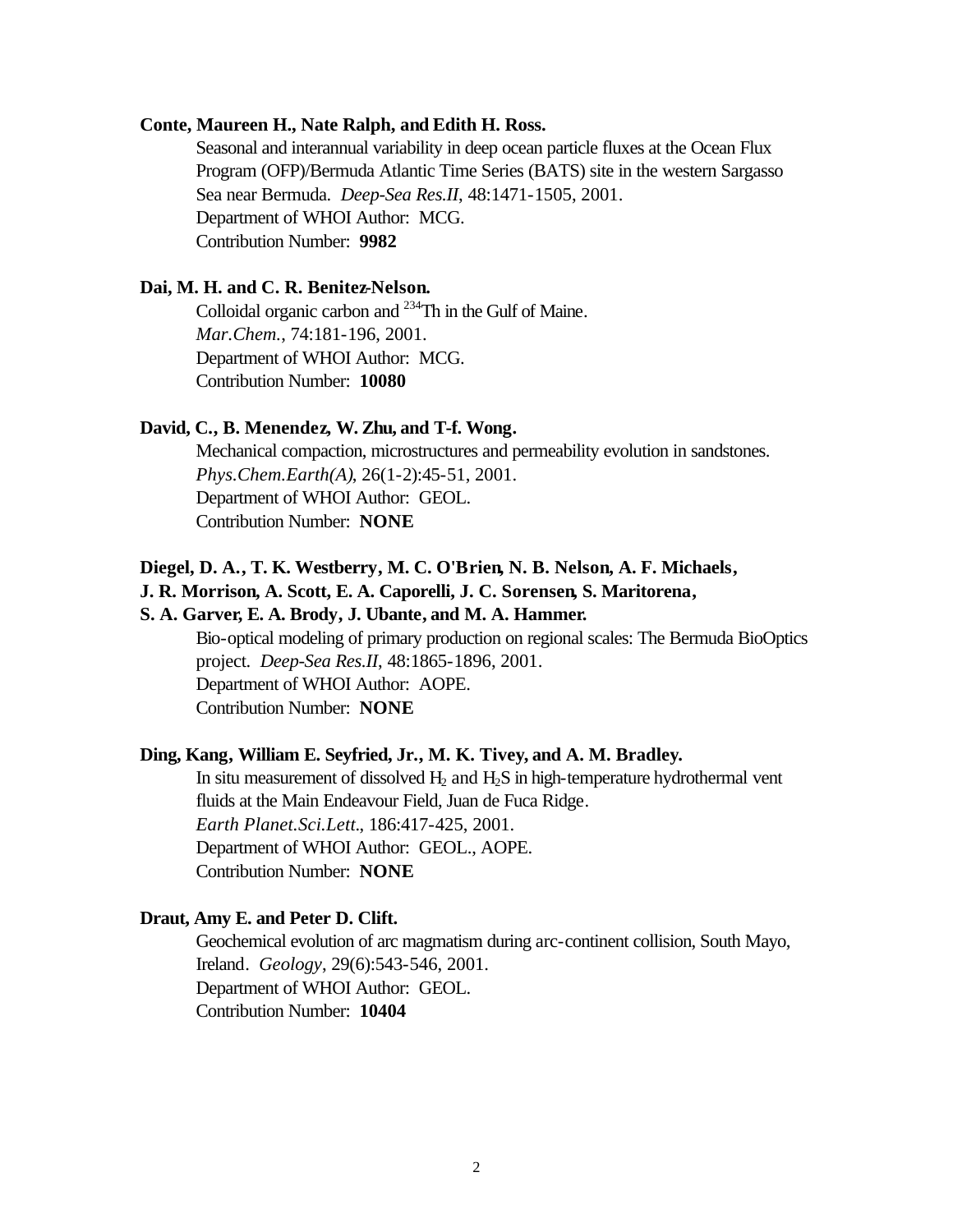#### **DuRand, Michele D., Robert J. Olson, and Sallie W. Chisholm.**

Phytoplankton population dynamics at the Bermud Atlantic Time-series station in the Sargasso Sea. *Deep-Sea Res.II*, 48:1983-2003, 2001. Department of WHOI Author: BIO. Contribution Number: **NONE**

#### **Farrington, John W.**

Sverdrup, Johnson and Fleming's the oceans revisited: What of the future of graduate education in ocean sciences? *Oceanography*, 14:34-39, 2001. Department of WHOI Author: ADMIN. Contribution Number: **10464**

#### **Ferrari, R., A. J. Manfroi, and W. R. Young.**

Strongly and weakly self-similar diffusion. *Physica D*, 154:111-137, 2001. Department of WHOI Author: PO. Contribution Number: **NONE**

#### **Georgen, Jennifer E., Jian Lin, and Henry J. B. Dick.**

Evidence from gravity anomalies for interactions of the Marion and Bouvet hotspots with the Southwest Indian Ridge: Effects of transform offsets. *Earth Planet.Sci.Lett.*, 187:283-300, 2001. Department of WHOI Author: GEOL. Contribution Number: **10311**

#### **Hoagland, Porter and Di Jin.**

A model for bycatch involving a passive use stock. *Mar.Resour.Econ.*, 12:11-28, 1997. Department of WHOI Author: MPC. Contribution Number: **9370**

#### **Hulburt, Edward M.**

Non-interference and reciprocal adaptation. *Ecol.Model.*, 136:1-13, 2001. Department of WHOI Author: BIO. Contribution Number: **NONE**

#### **Kinkade, C. S., J. Marra, T. D. Dickey, and R. Weller.**

An annual cycle of phytoplankton biomass in the Arabian Sea, 1994-1995, as determined by moored optical sensors. *Deep-Sea Res.II*, 48:1285-1301, 2001. Department of WHOI Author: PO. Contribution Number: **NONE**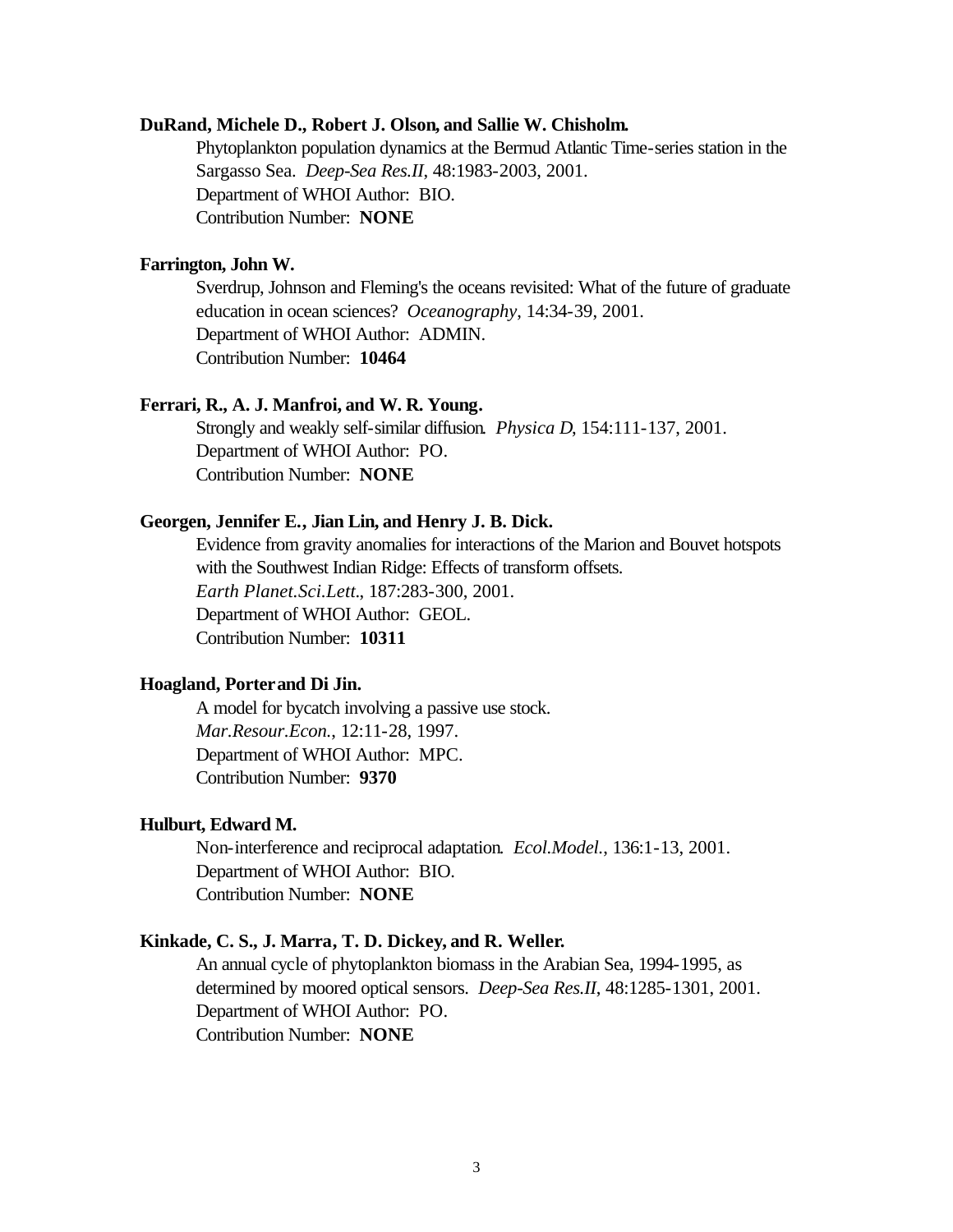#### **Kroon, D., R. D. Norris, and A. Klaus, eds.**

*Proc.Ocean Drill.Prog.,Sci.Res., Volume 171B*, http://wwwodp.tamu.edu/publications/171B\_SR/171B(June 18, 2001), 2000. Department of WHOI Author: GEOL. Contribution Number: **NONE**

#### **Kroon, D., R. D. Norris, and A. Klaus.**

Introduction: Cretaceous-Paleogene climatic evolution of the Western North Atlantic, results from ODP Leg 171B, Blake Nose. *Proc.Ocean Drill.Prog., Sci.Res.*, http://wwwodp.tamu.edu/publications/171B\_SR/VOLUME/INTRO/SR171BIN.PDF(18 June 2001), 2001. Department of WHOI Author: GEOL. Contribution Number: **NONE**

#### **Legg, S., K. Julien, J. McWilliams, and J. Werne.**

Vertical transport by convection plumes: Modification by rotation. *Phys.Chem.Earth(B)*, 26(4):259-262, 2001. Department of WHOI Author: PO. Contribution Number: **NONE**

## **McCollom, T. M., J. S. Seewald, and B. R. T. Simoneti.**

Reactivity of monocyclic compounds under hydrothermal conditions. *Geochim.Cosmochim.Acta*, 65(3):455-468, 2001. Department of WHOI Author: MCG. Contribution Number: **NONE**

#### **McGillicuddy, D. J., Jr., V. K. Kosnyrev, J. P. Ryan, and J. A. Yoder.**

Covariation of mesoscale ocean color and sea-surface temperature patterns in the Sargasso Sea. *Deep-Sea Res.II*, 48:182-1836, 2001. Department of WHOI Author: AOPE. Contribution Number: **9892**

#### **Moreira, Manuel, Krestan Breddam, Joshua Curtice, and Mark D. Kurz.**

Solar neon in the Icelandic mantle: New evidence for an undegassed lower mantle. *Earth Planet.Sci.Lett.*, 185:15-23, 2001. Department of WHOI Author: MCG. Contribution Number: **10332**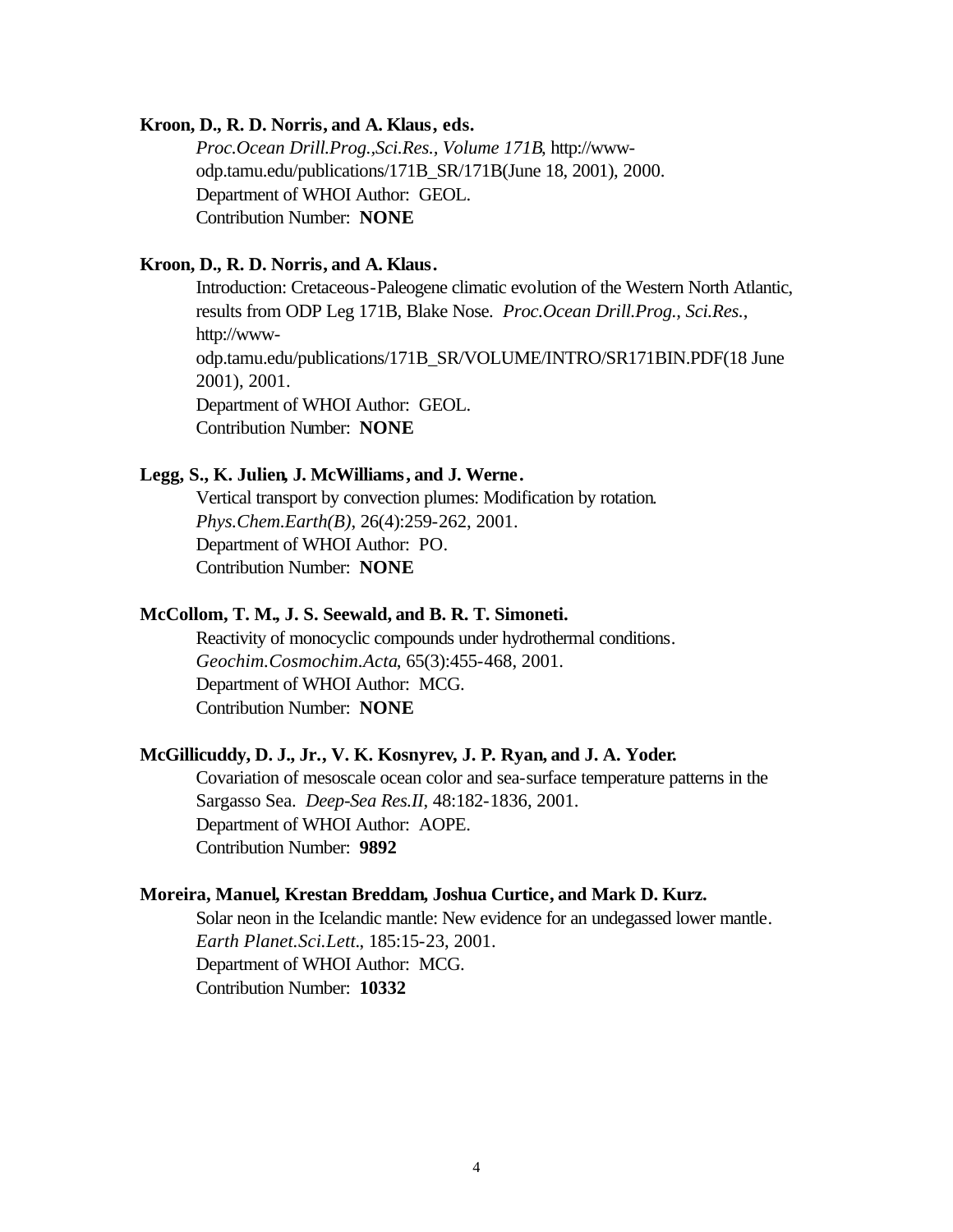#### **Norris, Richard D., Dick Kroon, Brian T. Huber, and Jochen Erbacher.**

Cretaceous-Palaeogene ocean and climate change in the subtropical North Atlantic. In: *Western North Atlantic Palaeogene and Cretaceous Palaeoceanography, Special Publication No. 183.* D. Kroon, R. D. Norris, and A. Klaus, eds. The Geological Society of London, also reprinted In: *Proc.Ocean Drill.Prog.,Sci.Res., Volume 171B:1-22* and http://wwwodp.tamu.edu/publications/171B\_SR/VOLUME/CHAPTERS/SR171B10.PDF (June 18, 2001), 2000. Department of WHOI Author: GEOL.

Contribution Number: **NONE**

#### **Plueddemann, A. J., E. A. Terray, and R. Merewether.**

Design and performance of a self-contained fan-beam ADCP. *IEEE J.Ocean.Eng.*, 26(2):252-258, 2001. Department of WHOI Author: PO., AOPE. Contribution Number: **10405**

#### **Ravizza, G., J. Blusztajn, K. L. Von Damm, A. M. Bray, W. Bach, and S. R. Hart.**

Sr isotope variations in vent fluids from 9º46'-9º54'N East Pacific Rise: Evidence of a non-zero-Mg fluid component. *Geochim.Cosmochim.Acta*, 65(5):729-739, 2001. Department of WHOI Author: GEOL. Contribution Number: **NONE**

## **Sauer, Peter E., Timothy I. Eglinton, John M. Hayes, Arndt Schimmelmann, and Alex L. Sessions.**

Compound-specific D/H ratios of lipid biomarkers from sediments as a proxy for environmental and climatic conditions. *Geochim.Cosmochim.Acta*, 65(2):213-222, 2001. Department of WHOI Author: MCG., GEOL. Contribution Number: **NONE**

#### **Schlezinger, Jennifer F. and John J. Stegeman.**

Induction and suppression of cytochrome P450 1A by 3,3',4,4',5-pentachlorobiphenyl and its relationship to oxidative stress in the marine fish scup (*Stenotomus chrysops*). *Aquat.Toxicol.*, 52:101-115, 2001. Department of WHOI Author: BIO. Contribution Number: **10178**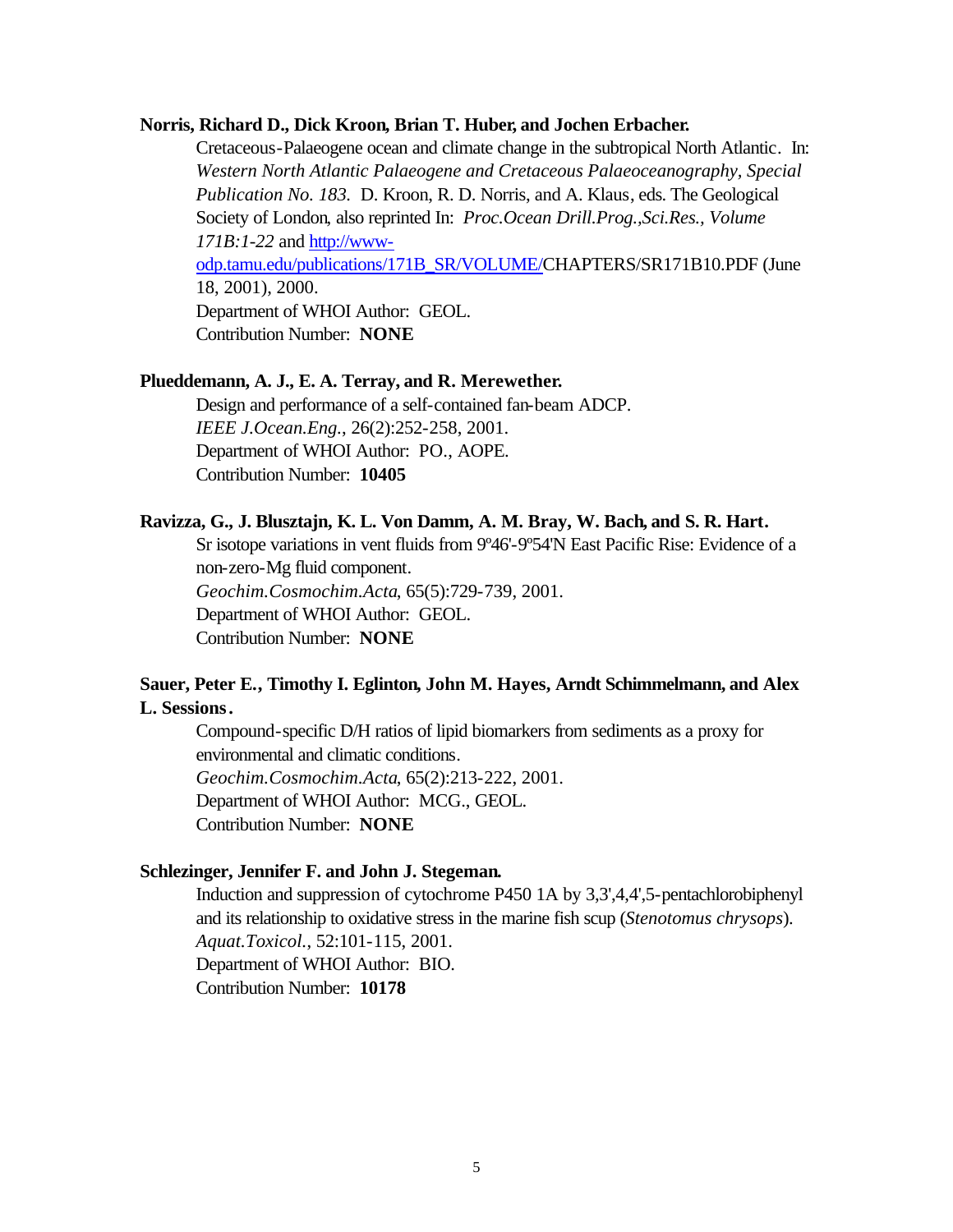#### **Shalapyonok, Alexi, Robert J. Olson, and Ludmila S. Shalapyonok.**

Arabian Sea phytoplankton during Southwest and Northeast Monsoons 1995: Composition, size structure and biomass from individual cell properties measured by flow cytometry. *Deep-Sea Res.II*, 48:1231-1261, 2001. Department of WHOI Author: BIO. Contribution Number: **NONE**

#### **Shaw, W. J., J. H. Trowbridge, and A. J. Williams, III.**

The budgets of turbulent kinetic energy and scalar variance in the continental shelf bottom boundary layer. *J.Geophys.Res.*, 106(C5):9551-9564, 2001. Department of WHOI Author: AOPE. Contribution Number: **10416**

#### **Sheremet, Vitalii A.**

Hysteresis of a western boundary current leaping across a gap. *J.Phys.Oceanogr.*, 31:1247-1259, 2001. Department of WHOI Author: PO. Contribution Number: **10200**

#### **Sholkovitz, G. Allsup, D. Hosom, and M. Purcell.**

An autonomous aerosol sampler/elemental analyzer designed for ocean buoys and remote land sites. *Atmos.Environ.*, 35:2969-2975, 2001. Department of WHOI Author: MCG. Contribution Number: **10393**

#### **Sosik, Heidi M., Rebecca E. Green, W. Scott Pegau, and Collin S. Roesler.**

Temporal and verticial variability in optical properties of New England shelf waters during late summer and spring. *J.Geophys.Res.*, 106(C5):9455-9472, 2001. Department of WHOI Author: BIO. Contribution Number: **10383**

#### **Ternois, Y., K. Kawamura, L. Keigwin, N. Ohkouchi, and T. Nakatsuka.**

A biomarker approach for assessing marine and terrigenous inputs to the sediments of Sea of Okhotsk for the last 27,000 years. *Geochim.Cosmochim.Acta*, 65(5):791-802, 2001. Department of WHOI Author: GEOL. Contribution Number: **NONE**